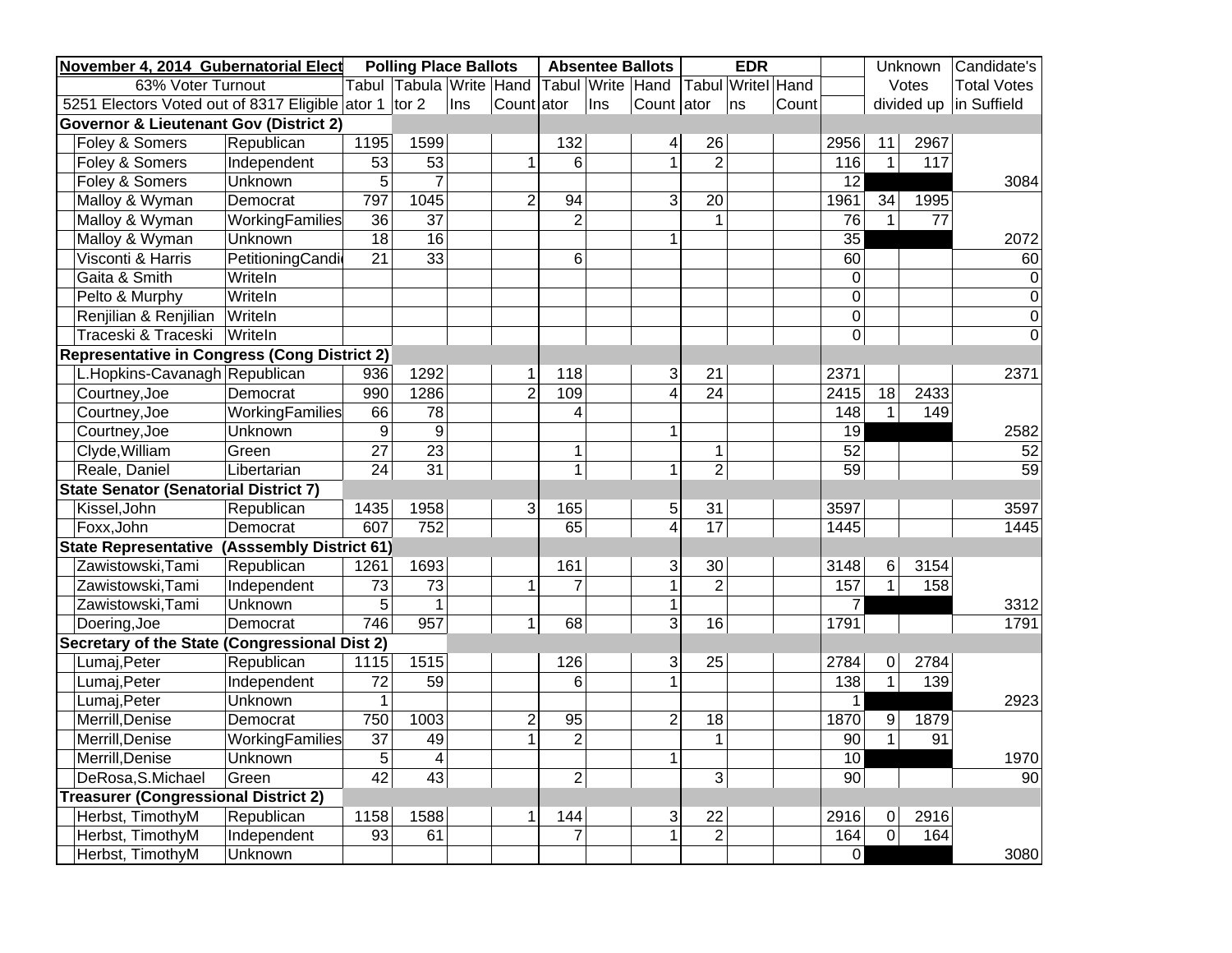| Nappier, DeniseL                                   | Democrat               | 736  | 958             |                | 82             | 3              | 20              | 1800 | 16           | 1816 |      |
|----------------------------------------------------|------------------------|------|-----------------|----------------|----------------|----------------|-----------------|------|--------------|------|------|
| Nappier, DeniseL                                   | WorkingFamilies        | 41   | 62              |                | $\overline{2}$ |                | $\overline{2}$  | 108  | 1            | 109  |      |
| Nappier, DeniseL                                   | Unknown                | 9    | 6               |                |                | $\overline{2}$ |                 | 17   |              |      | 1925 |
| Maurer, Rolf                                       | Writeln                |      |                 |                |                |                |                 | 0    |              |      | 0    |
| <b>Comptroller (Congressional District 2)</b>      |                        |      |                 |                |                |                |                 |      |              |      |      |
| McLaughlin, SharonJ                                | Republican             | 1040 | 1471            |                | 132            | $\overline{2}$ | 26              | 2671 | 0            | 2671 |      |
| McLaughlin, SharonJ                                | Independent            | 66   | 52              |                | $\overline{7}$ | $\overline{ }$ | $\overline{2}$  | 129  | 0            | 129  |      |
| McLaughlin, SharonJ                                | Unknown                |      |                 |                |                |                |                 | 0    |              |      | 2800 |
| Lembo, Kevin                                       | Democrat               | 782  | 993             | 2              | 81             | $\overline{2}$ | $\overline{16}$ | 1876 | 10           | 1886 |      |
| Lembo, Kevin                                       | <b>WorkingFamilies</b> | 42   | 53              |                | 5              |                | 1               | 101  | 1            | 102  |      |
| Lembo, Kevin                                       | Unknown                | 6    | 4               |                |                |                |                 | 11   |              |      | 1988 |
| Maurer, Rolf                                       | Green                  | 28   | 36              |                | $\mathbf 1$    |                | 1               | 67   |              |      | 67   |
| <b>Attorney General (Congressional District 2)</b> |                        |      |                 |                |                |                |                 |      |              |      |      |
| Kie, Westby                                        | Republican             | 960  | 1334            |                | 110            | 3              | 26              | 2433 | 0            | 2433 |      |
| Kie, Westby                                        | Independent            | 57   | 43              |                | $\overline{7}$ |                |                 | 109  | $\mathbf{1}$ | 110  |      |
| Kie, Westby                                        | Unknown                |      |                 |                |                |                |                 |      |              |      | 2543 |
| Jepsen, George                                     | Democrat               | 884  | 1155            | $\overline{2}$ | 106            | 3              | 18              | 2168 | 10           | 2178 |      |
| Jepsen, George                                     | WorkingFamilies        | 50   | 60              |                | 5              |                |                 | 116  | 1            | 117  |      |
| Jepsen, George                                     | Unknown                | 6    | 4               |                |                | 1              |                 | 11   |              |      | 2295 |
| Fournier, StephenE                                 | Green                  | 45   | $\overline{54}$ |                | 4              |                | $\overline{2}$  | 105  |              |      | 105  |
| <b>Probate Judge (District 3)</b>                  |                        |      |                 |                |                |                |                 |      |              |      |      |
| Zelman                                             | Democrat               | 1176 | 1561            |                | 124            | 4              | 27              | 2893 |              |      | 2893 |
| <b>Registrars of Voters</b>                        |                        |      |                 |                |                |                |                 |      |              |      |      |
| Joyal, Lynn                                        | Republican             | 1141 | 1532            |                | 130            | 4              | 25              | 2832 |              |      | 2832 |
| <b>Burrell, Darlene</b>                            | Democrat               | 785  | 1021            |                | 95             | 4              | 21              | 1926 |              |      | 1926 |
| Question Regarding Constitutional Change           |                        |      |                 |                |                |                |                 |      |              |      |      |
| <b>YES</b>                                         |                        | 753  | 933             |                | 105            | 4              | 22              | 1818 |              |      | 1818 |
| <b>NO</b>                                          |                        | 1031 | 1383            |                | 117            | 4              | $\overline{20}$ | 2556 |              |      | 2556 |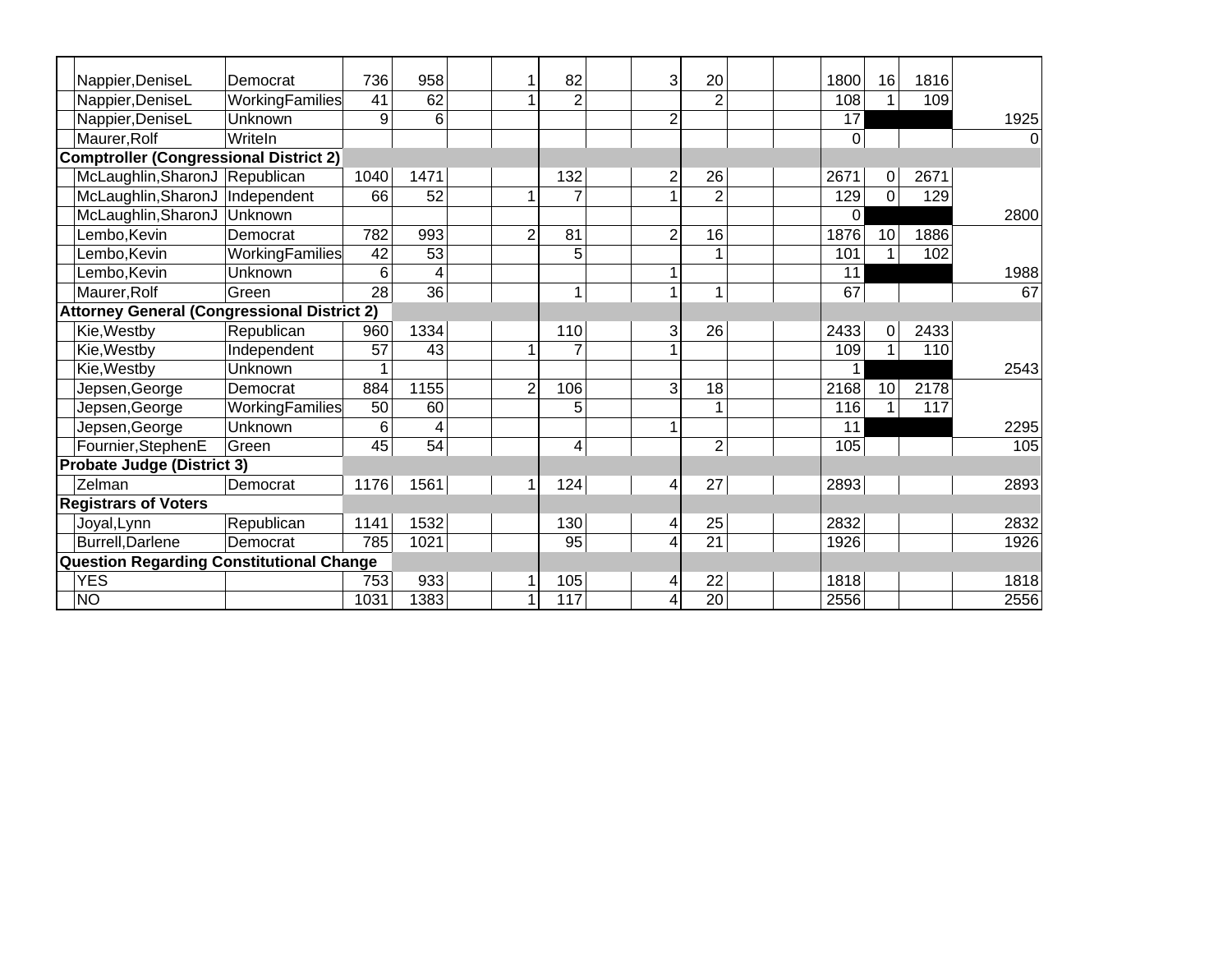#### Yellow indicates those in office

**Gov.&Lieutenant**

Foley&Somers

# Malloy&Wyman

Visconti&Harris

Gaita&Smith

Pelto&Murphy

Renjilian&Renjilian

Traceski&Traceski

## **Rep. in Congress**

L.Hopkins-Cavanagh

### Courtney,Joe

Clyde,William Reale, Daniel

### Kissel,John

Foxx,John

### Zawistowski,Tami

Doering,Joe

Lumaj,Peter

# Merrill,Denise

DeRosa, S.Michael

| Herbst, TimothyM |  |
|------------------|--|